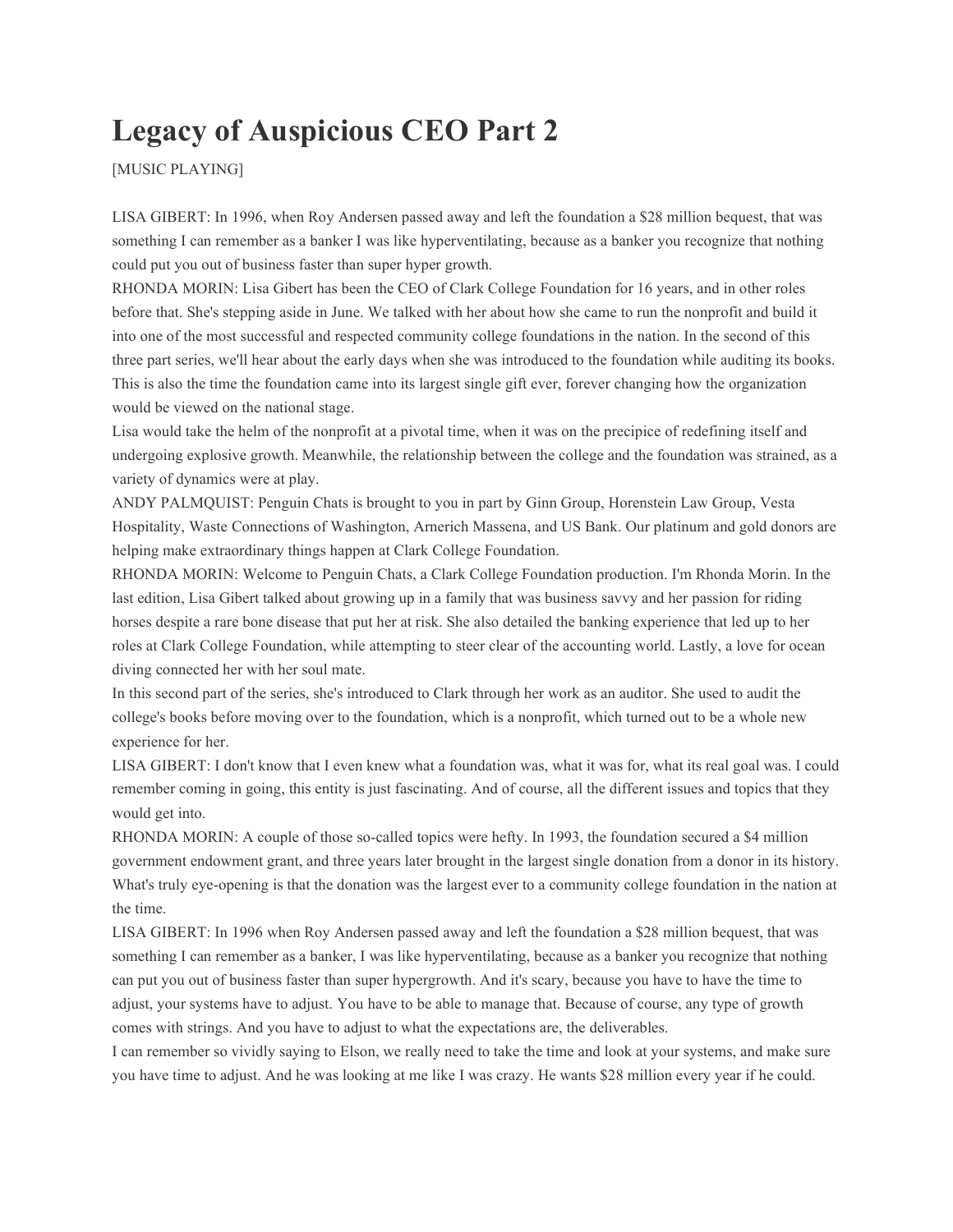RHONDA MORIN: She's talking about Elson Strahan, who served as president and CEO of Clark College Foundation for 18 years, ending in 2003. As an auditor, Lisa had occasional interactions with Elson. When the biggest gift in Clark's history was about to come into the door, they had even more reasons to talk Lisa played a role in preparing the foundation to get in a flood of assets. Yeah, it's fantastic to get a transformational gift, but there's a lot of work to do, says Keith Koplan, a board member when that big gift came in, and who remains on the board today.

KEITH KOPLAN: The Roy Andersen money and what went with it was very complex and very convoluted. Elson was great at bringing it in, and when you bring in \$25 million from Roy Andersen, and it's in all kinds of investments and pieces and parts and all over the place, you need somebody that's detailed. And Lisa was perfect at the time.

RHONDA MORIN: Lisa balanced Elson with a levelheadedness about finances. It would become a working relationship that had many mutual benefits.

LISA GIBERT: Eventually when I went to work for Eslon, we were kind of the yin and the yang. You know, he was pulling and I was-- he was dragging me and I was pulling him back, because we had to make sure that whatever we did we could facilitate and build the processes and the protections in place for those particular assets. I always looked at him, he was just the eternal optimist. He was just, everything was possible. I mean, it was so refreshing and exciting to be around.

[MUSIC PLAYING]

RHONDA MORIN: Lisa was becoming comfortable with the nonprofit and its staff. Being there at a pivotal time in his financial growth gave her a feel of the pulse of the foundation.

LISA GIBERT: I just loved the culture and the feel of the foundation when I came here, because there was always this sense of, we can do this. We need to do this, because our community needs us to be successful. And of course, that's when the major growth with Roy Andersen's gift came in, and we did a Title III endowment challenge grant campaign that allowed us to pick up some federal dollars that did some matching funds. And between those two things, it really put us on the map. And it forced not only our own community, but nationally, people to step up and take notice. Who is this little community college foundation in Vancouver, Washington? [MUSIC PLAYING]

I know I'm not partner material for an accounting firm. I had loved the accounting, actually, to my surprise. And what I thought was going to be a two year stint and get my CPA, turned into about eight years of public accounting. I will never say that wasn't time well-spent, because it did. It provided a window of opportunity and observation of things that you normally would never get to see.

RHONDA MORIN: As luck would have it, Lisa was feeling done with accounting. A financial job at the foundation was about to open, and Lisa was encouraged to apply.

LISA GIBERT: When this opportunity presented itself, I took a look at it. And I knew it was going to be a great opportunity. I was a little worried that I might get bored, that it might be one month closing to another month closing to one annual audit to the next. Little did I know that there was never to be a boredom day after that.

RHONDA MORIN: She got hired. Her work styles and skills complemented Elson, the president and CEO. And honestly, she hasn't been bored since.

LISA GIBERT: He was the opportunistic creator and matchmaker of potential gifts for the foundation. And then he would bring those back, and we'd start to consider, OK, what are the challenges that we see with these? And how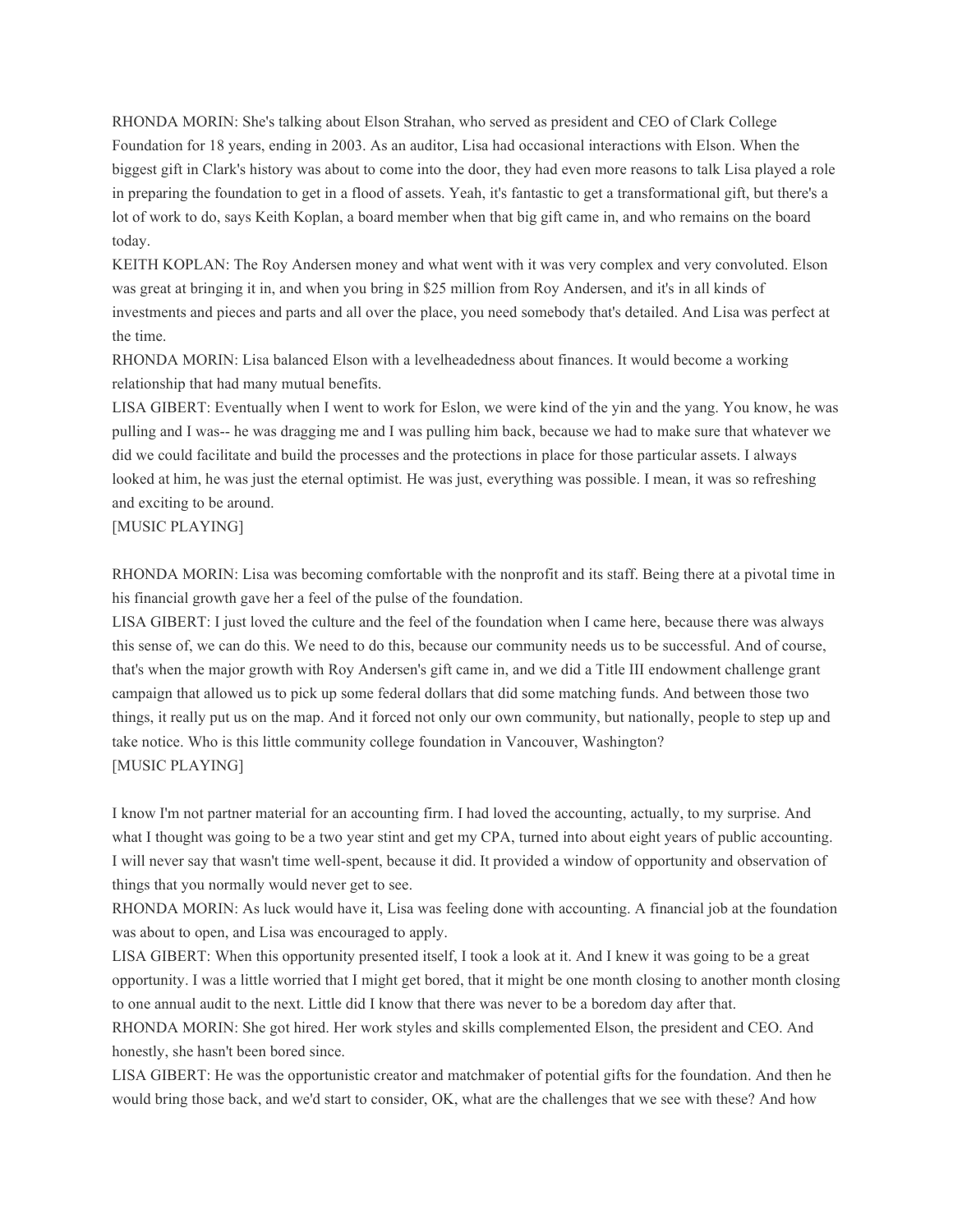can we work those challenges out for the benefit of the college and for the donor? And for me that was a match made in heaven. Because I just loved the creativity of trying to solve the problem and really make it something unique and special.

ELSON Strahan: I really involved her as much as I could. And particularly with major gifts, it was really important for the donor, actually, to understand that there was a good finance team behind the gift to manage it. And to not just accept it, but to really handle it well.

RHONDA MORIN: That's her old boss, Elson Strahan. He says it was easy to bring Lisa in on those conversations with donors because she's talented at building relationships.

ELSON Strahan: She really cares about everyone who works with her foundation. She really cares about the donors. She really cares about the board members. And that goes back to the relational side of her. So yes, she's certainly much smarter than I am when it comes to accounting. And and I relied upon her to provide the advice I needed. But she has such a unique character in terms of really connecting with everyone.

RHONDA MORIN: Another way she connected was to form her own way of thinking about philanthropy. She likes to call it her mantra, and it's something she's used during the entire 23 years of working in the industry.

LISA GIBERT: I always say that we may look at an asset, and you might think in your mind, yeah, we're not going to be able to do this. But you just keep in the forefront of your mind, yeah we're probably not going to want to do that, but how can we get to yes and not just automatically say no? And if we can understand the objective and we can match that objective for something that we're doing at Clark, then anything is possible. And that's where the magic really occurs.

RHONDA MORIN: Early on, the board noticed her good fit. In fact, Keith in particular was already thinking ahead. KEITH KOPLAN: She was well-liked by the-- we were a much smaller staff, but she was well-liked by the board. And we sort of seemed to mesh and work well with all of them. And I felt at the time that she could be the future leader of the foundation.

RHONDA MORIN: We're getting a little bit ahead. First she had to dive deeply into this new role as director of finance and administration when she started in 1998. She was stepping away from the corporate world to work with state government employees. Lisa had to adjust to the complexities of a bureaucracy and the dynamics of higher education.

LISA GIBERT: When I came into higher education, I was like, wow, this is kind of a political place. And I just didn't expect it. And so I immediately thought to myself, yeah, you could step in some pretty deep trouble without even meaning to pretty easily

RHONDA MORIN: Elson showed her the ropes. He answered her questions about tenured faculty versus adjunct instructors. He explained administrative roles, and the ins and outs of clerks unions.

LISA GIBERT: He was always right there and available if I felt like there was a situation that I wasn't familiar with, or if I wasn't able to foresee some of the challenges that I might run into. We would talk about the things before we would move forward. And of course, dealing year in and year out with all the volunteers, and the board, I was involved in most of those meetings. And so I really got a firsthand seat to all the topics that were affiliated with the foundation.

RHONDA MORIN: Keith, the longtime board member who is also the chair of the foundation's investment committee, remembers why he and the board had a keen interest in Lisa.

KEITH KOPLAN: She quickly understood what we were trying to do and how to guide us financially. Frankly, we needed some of that. We were great at raising-- Elson was terrific at developing fundraising. But we needed to get our financial house in order better than it was. And Lisa filled that bill very, very well.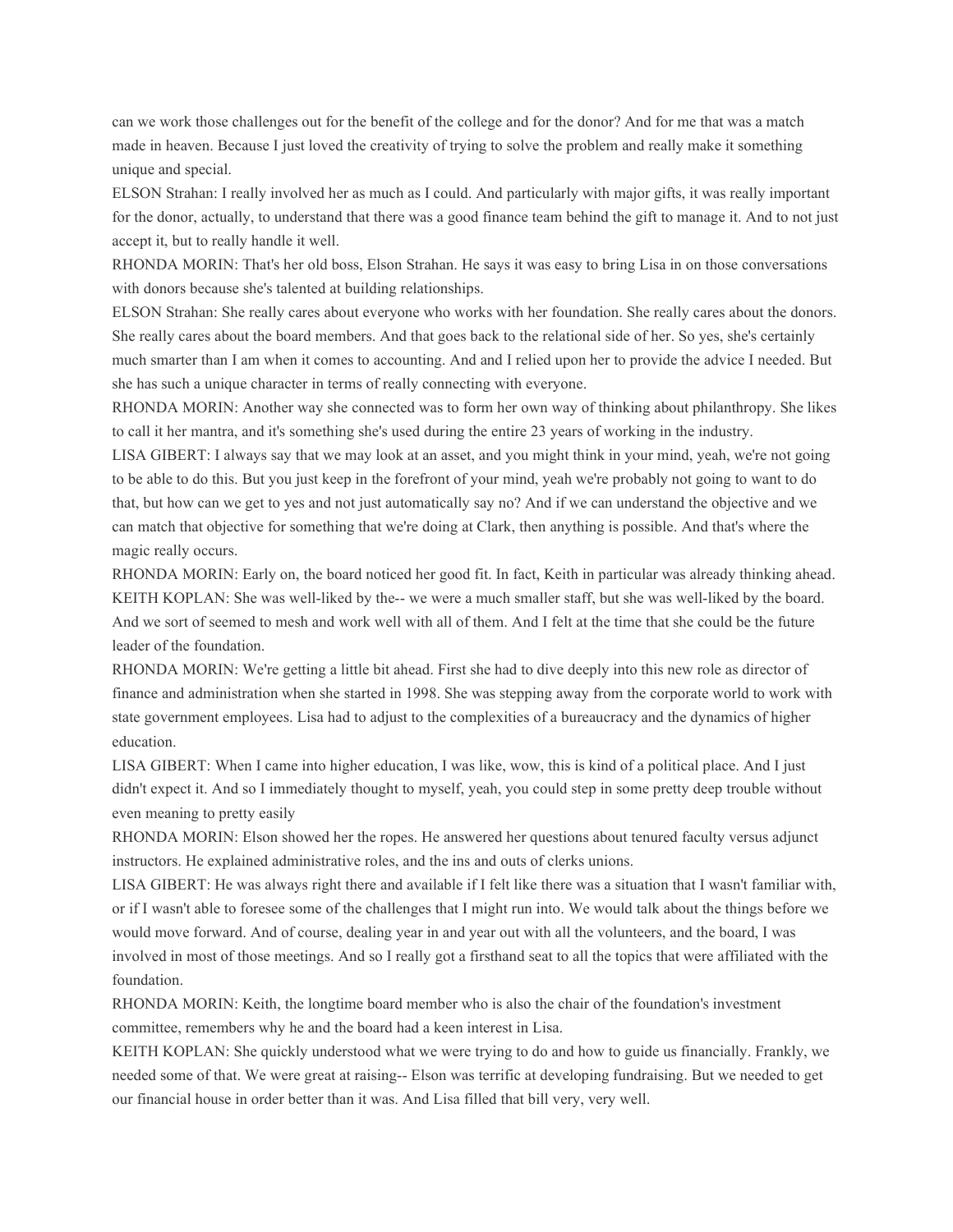RHONDA MORIN: Given her auditing background, and yes, those accounting skills she now had, combined with the banking work, gave Lisa insight into how to handle complicated financial contributions, like the \$4 million government endowment grant the foundation received in '93, and of course the multimillion dollar Andersen gift. Keith explains.

KEITH KOPLAN: There was a lot of accounting around that governmental issue. There were a lot of restrictions. And Lisa was very good at setting us up so we didn't make mistakes, because we had to handle the money a certain way. We had to isolate it. We couldn't dip into it. And we couldn't use anything but the proceeds. You had to be sure that every account was itemized. She was just the right detail person that we needed. [MUSIC PLAYING]

RHONDA MORIN: It was from 1997 to 2003 when a seismic shift between the foundation and the college developed that would change how the two entities understood each other. They both brought unique aspects to the relationship. The foundation is a private corporation, the college is a public entity bound by state regulations. Lisa explains.

LISA GIBERT: The beauty of having the college and the foundation is that a governmental entity and a nonprofit, which is a private corporation, is that there's two sets of legalities there. And so you can utilize that fact and move forward in ways that there's things that as a governmental entity you can't do as a nonprofit. And there are some things as a nonprofit you cannot do as a governmental entity.

The beauty of having them together is you can utilize that fact to the best of all worlds, really. And it allows you to have the checks and balances between the institutions, and move forward, and really create things that you wouldn't normally be able to accomplish.

RHONDA MORIN: Some of the differences, though, were causing friction. The infusion of tens of millions of dollars in endowed assets from the Andersen gift was one. The sudden national spotlight the foundation found itself in because of the largest gift a community college had received at the time. Then there were the different leadership styles, the nuances of philanthropy versus higher education, changes in the college's administration, and the evolution of being an independent foundation.

LISA GIBERT: We had an institution that was waking up the next day to a foundation that had literally gone from \$8 million in assets to \$36 million in assets practically within a two year period of time. And everybody's taking notice. Well what does that mean?

RHONDA MORIN: It meant growing pains, and time to reflect on what the foundation's future would be in 10, 20, or 50 years.

LISA GIBERT: We felt that there was a point in time when we would get to be so big that we shouldn't depend upon the state to help pay for our survival, that we should be able to bring in enough money to help us not only to operate, but also to provide the resources needed for the college. So that was always kind of in the back of folk's minds. I don't think it was communicated well.

RHONDA MORIN: The foundation was blossoming. It was coming into its own as a self-governed and self-funded nonprofit. As the differences played out, the entities took some much needed breathing space. The foundation moved its employees off-campus for two years while continuing to strengthen its mission of raising vital funding for students in the college. It was during this time that Clark's president, Dr. Tana Hasert, was terminated. About a year later, Elson moved on to Fort Vancouver National Trust. Lisa became the interim foundation president and CEO, and started working right away with Clark's interim president, David Beyer. [MUSIC PLAYING]